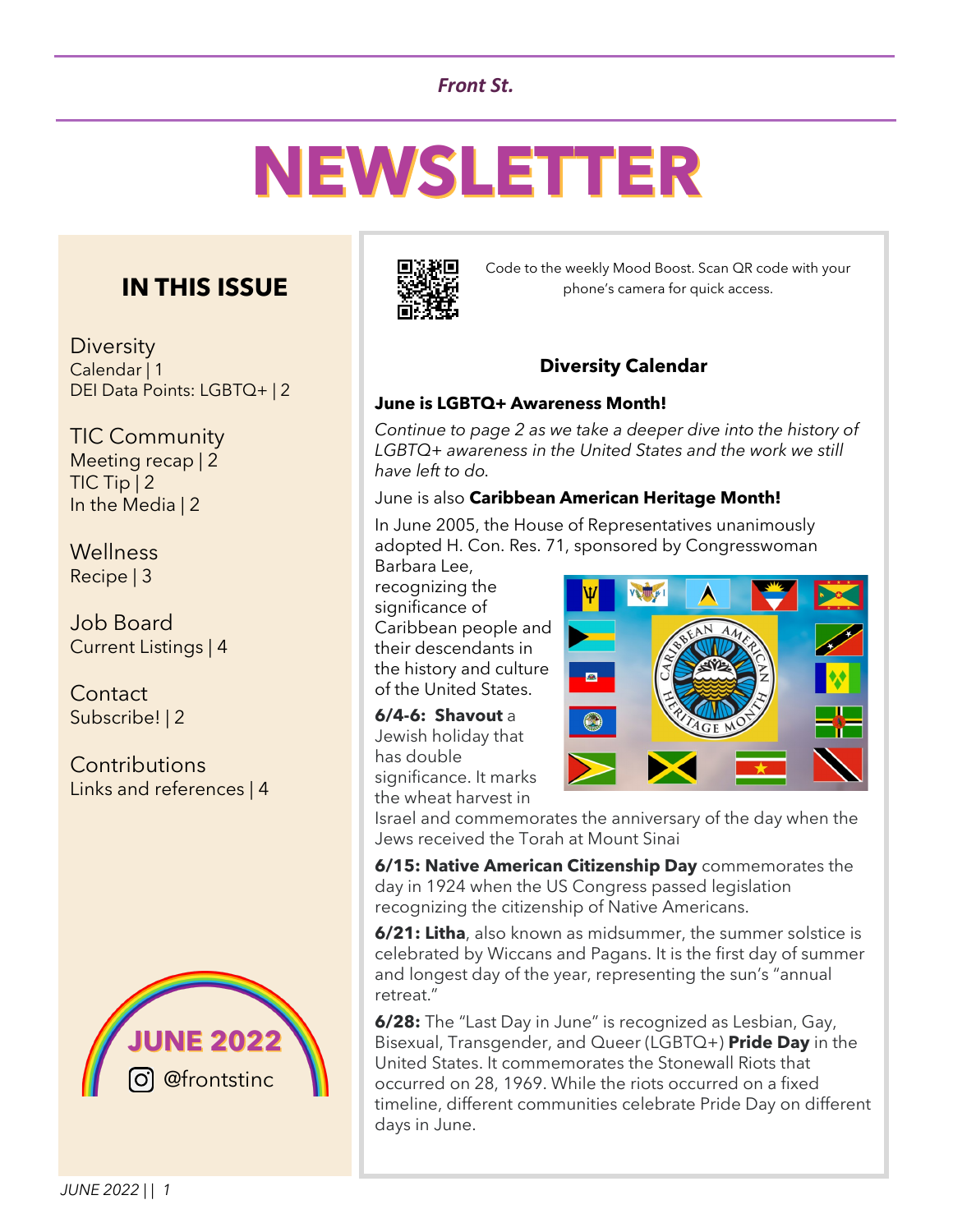

## **TIC Media Pick**

To celebrate LGBTQ+ Awareness Month we're highlighting *Disclosure* as our TIC media selection. that shine a light on the stories, advacacy, and lived experience of the LGBTQ+ community. The film, streaming on Netflix, stars LaVerne Cox and several other trans actors, filmmakers and historians. It looks at the film industry's depiction of the trans community and its impact on American culture and individuals. 'We need more trans folks working behind the scenes – directing, producing, below the line positions, just more,' Cox added. 'And more representation in positions of power.'

Find the film here: *[Disclosure](https://www.netflix.com/title/81284247)*

## **DEI Data Points: LGBTQ+**

"According to a 2013 survey, 40% of LGBTQ+ adults have experienced rejection from a family member or a close friend. A 2019 school climate survey showed that 86% of LGBTQ+ youth reported being harassed or assaulted at school, which can significantly impact their mental health.

It is estimated that LGBTQ+ youth and young adults have a 120% higher risk of experiencing homelessness — often the result of family rejection or discrimination based on gender identity or sexual orientation. "

## Trauma Informed are

## **TIC Meeting Recap, May 2022**

The May TIC Meeting focused efforts on an agency-wide push to watch *Wisdom of Trauma.* Haven't seen the film yet? Check with your supervisor on how and when to access!

## **- T I C T i p -**

When something reminds traumatized people of the past, their right brain reacts as if the traumatic event were happening in the present.

Dr. Bessel Van Der Kolk

#### **Subscribe to this Newsletter**

*Ready to get the next edition straight to your inbox?* Ask to subscribe! Go to the Front St. Inc. website, www.frontst.com, and head to the Team FSI "News and Events" tab to request to receive this newsletter at your preferred email address.

[Request to subscribe here](http://www.frontst.com/news-events)

- NAMI.org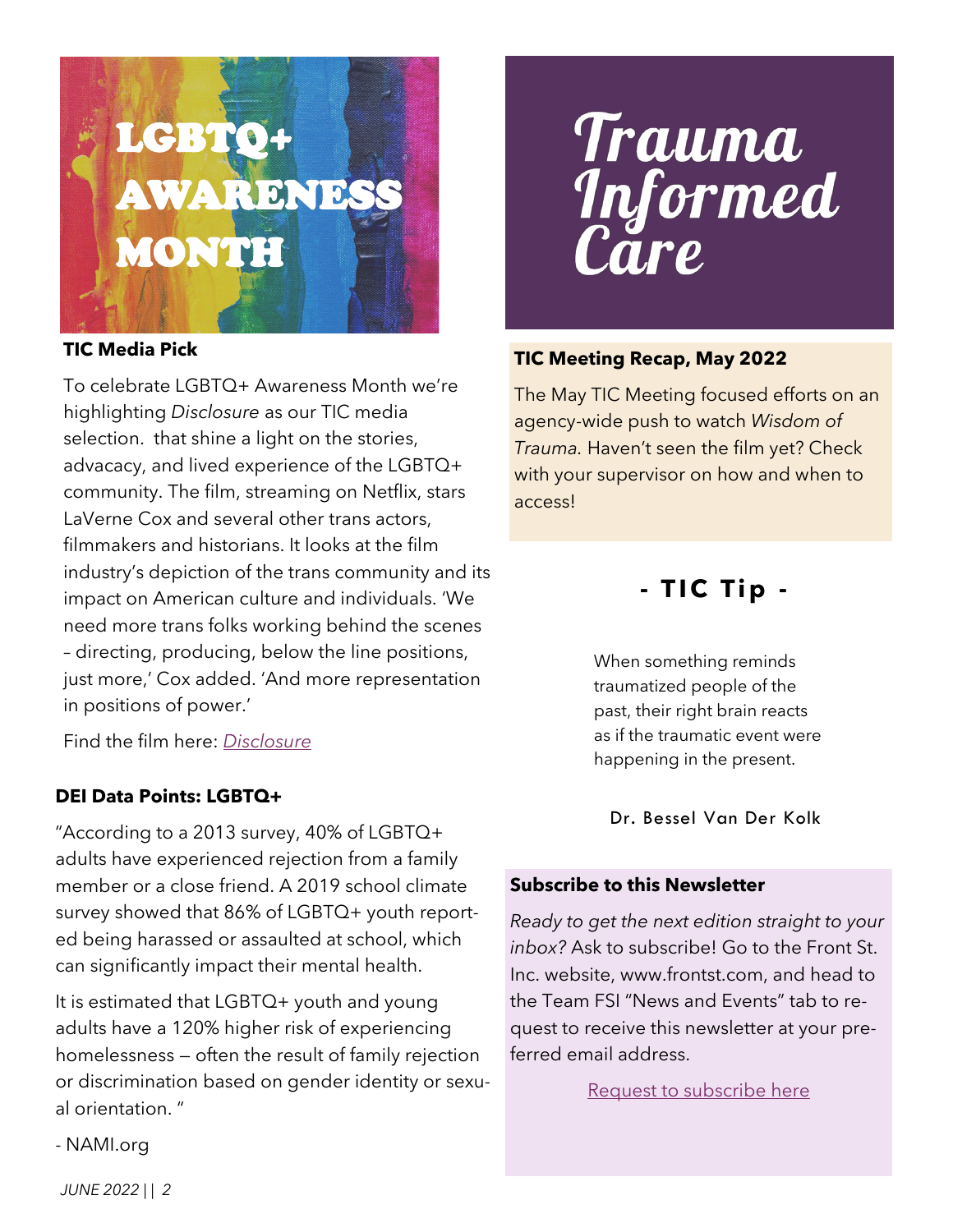

*(Photo via Pumpkin and Peanut Butter)*

## Ingredients

- 1 heaped tablespoon whole grain dijon mustard
- salt and pepper to taste
- 115 oz can white beans, drained and rinsed
- 1 avocado, sliced
- juice of half a lemon
- 2 tablespoons fresh basil leaves, finely chopped

for the sandwich (optional): baby spinach, romaine, arugula, tomato slices

## Smashed White Bean, Basil, and Avocado Sandwich

By [Pumpkin and Peanut Butter](http://pumpkinandpeanutbutter.com/2016/04/20/smashed-white-bean-basil-avocado-sandwich/)

Summer is here and we're ready to NOT spend it with hours and hours prepping, cooking, and cleaning in the kitchen—at least whenever we can avoid it! Welcome this easy to make and oh-so-delicious white bean based sandwich. Having become quite the fan of a white bean and basil dish that's perfect for Fall, I was extremely grateful to come across this Summer version of the same flavor profile.

#### **Instructions**

Step 1: Pour white beans into a large bowl and mashed a little with a potato masher. Add in the diced avocado and lemon juice, then mash until there are just a few chunks of bean and avocado left. Stir in the mustard, basil, salt and pepper, then taste and adjust flavors as necessary.

Step 2: Spoon the white bean mix onto toasted bread and layer with more pieces of fresh basil and spinach. Add tomato slices and dash with salt and pepper.

Not feeling a sandwich today? Consider making it into a salad, veggie bowl, or just eat it as is! It's delicious any way!